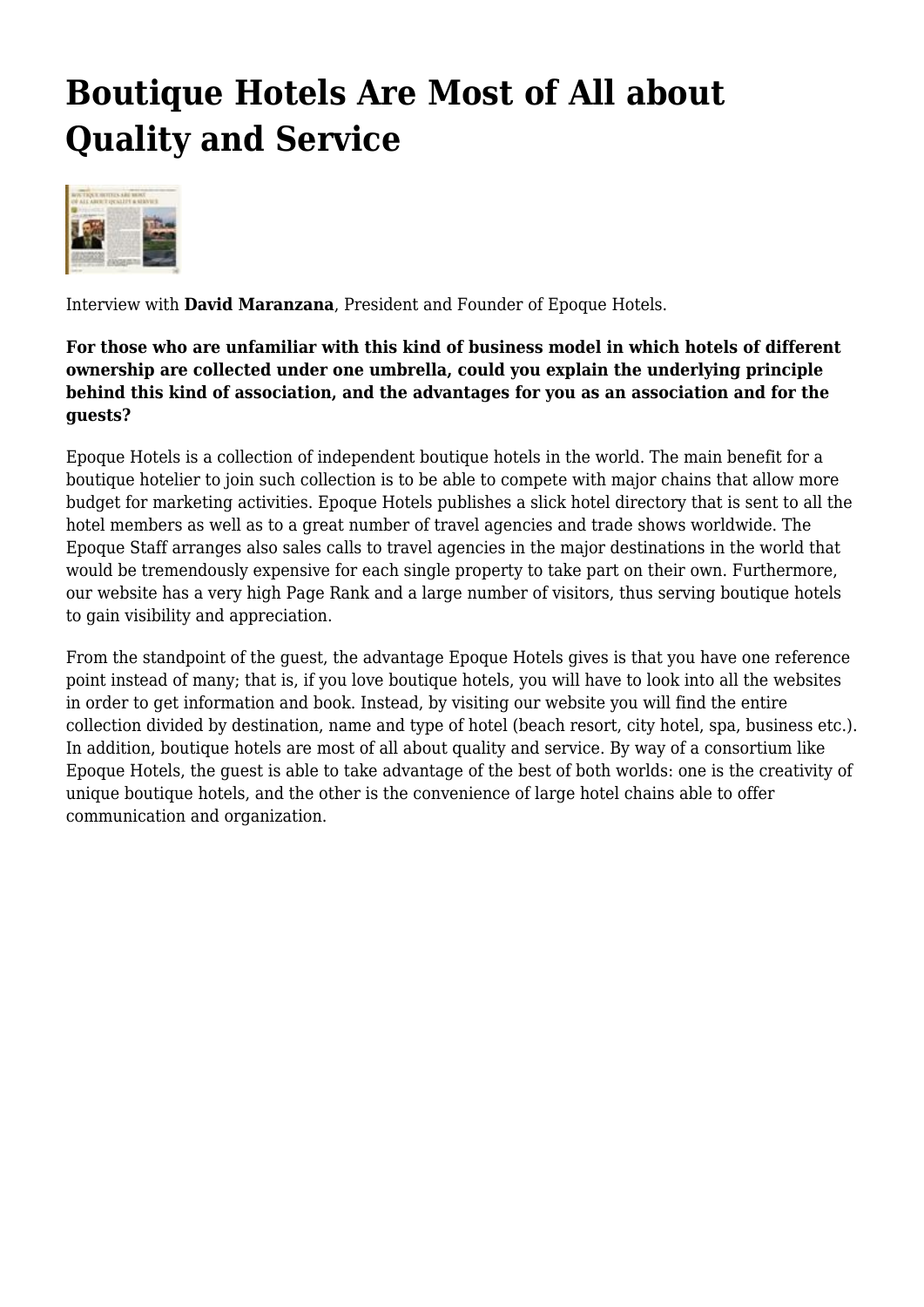

## **How do you select your hotels? There is a wide range both in design and price, is it your aim to offer something to everyone or do you focus on a specific clientele?**

First of all the property needs to be an independent hotel, which is the main prerogative of boutique hotels. Boutique hotels are typically 4-5 star hotels, with high standards, but I would like to emphasize that it is not just about luxury, rather about innovation, creativity, uniqueness and personalized service. Hotels that are part of a chain need to comply with certain paradigms. A chain conveys the idea of being chained, that is constrained. If you are not nailed by corporate regulations you can have freedom of design. Other important criteria for our selection are that the property be in a central or particularly appealing location and that the hotel represents in some way the character, the essence of the city or town where it is located.

As per the client we focus on, it is mainly the artistic, independent minded traveler. Someone who aims at a one-of-a kind travel experience. To make a comparison, it's about who is more inclined to watch an independent film rather than a Hollywood blockbuster.

## **What makes you different from other boutique hotel groups such as Tablet Hotels, Mr.& Mrs. Smith, etc.?**

The main difference between Epoque Hotels and the aforementioned companies is that they are reservations websites. Epoque, as stated earlier provides to the hoteliers not merely that, but also provides a series of marketing services such as sales calls, trade shows presence, directory, PR, web optimization, consulting, that the others do not supply.